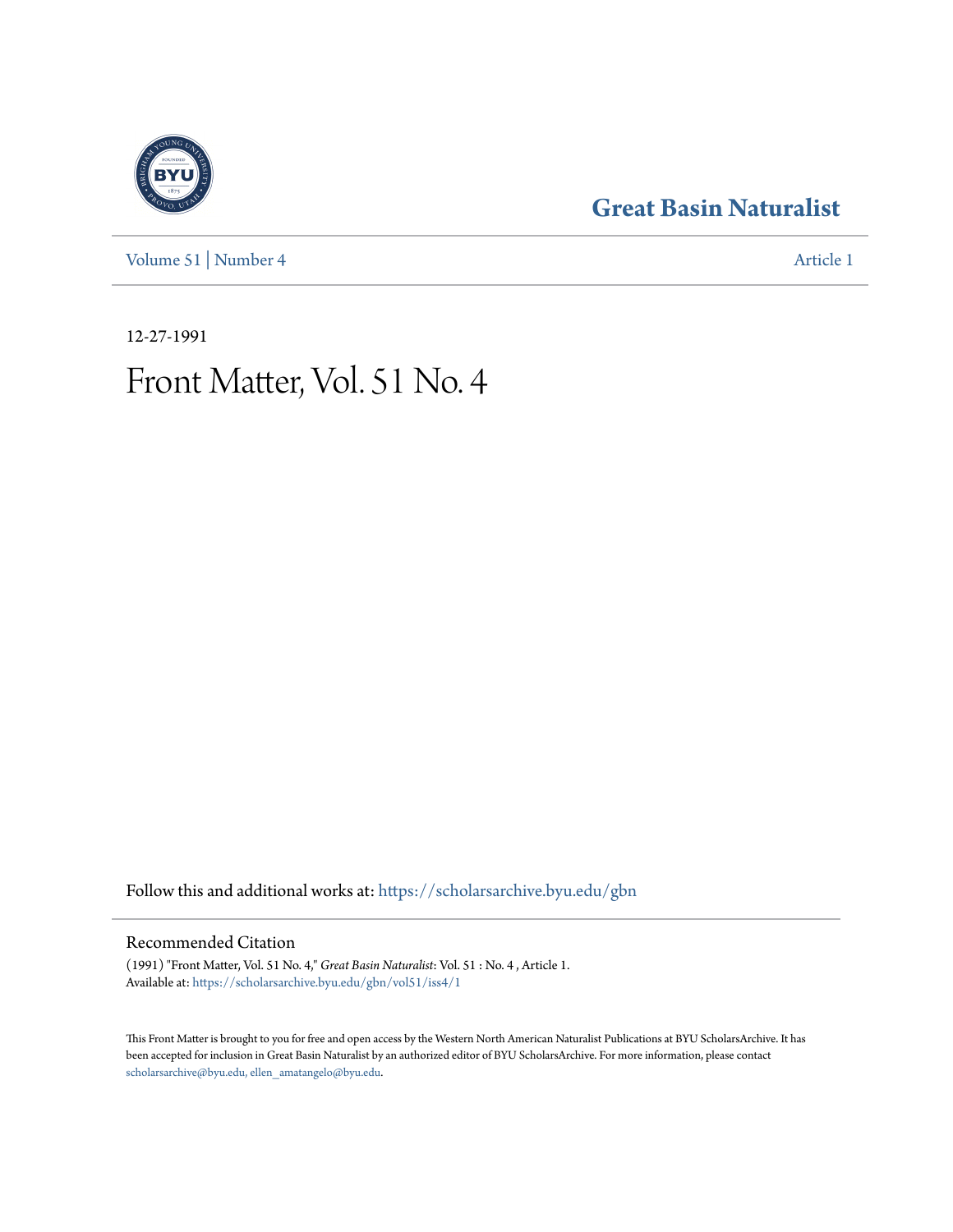# MCZ<br>LIE: <sub>ST</sub>Y T  $H$ **R** FEB 00 1992 UNIVERSITY<br>UNIVERSITY **GREAT BASIN** NATURALIST

los.



VOLUME 51 Nº 4 - DECEMBER 1991

**BRIGHAM YOUNG UNIVERSITY**